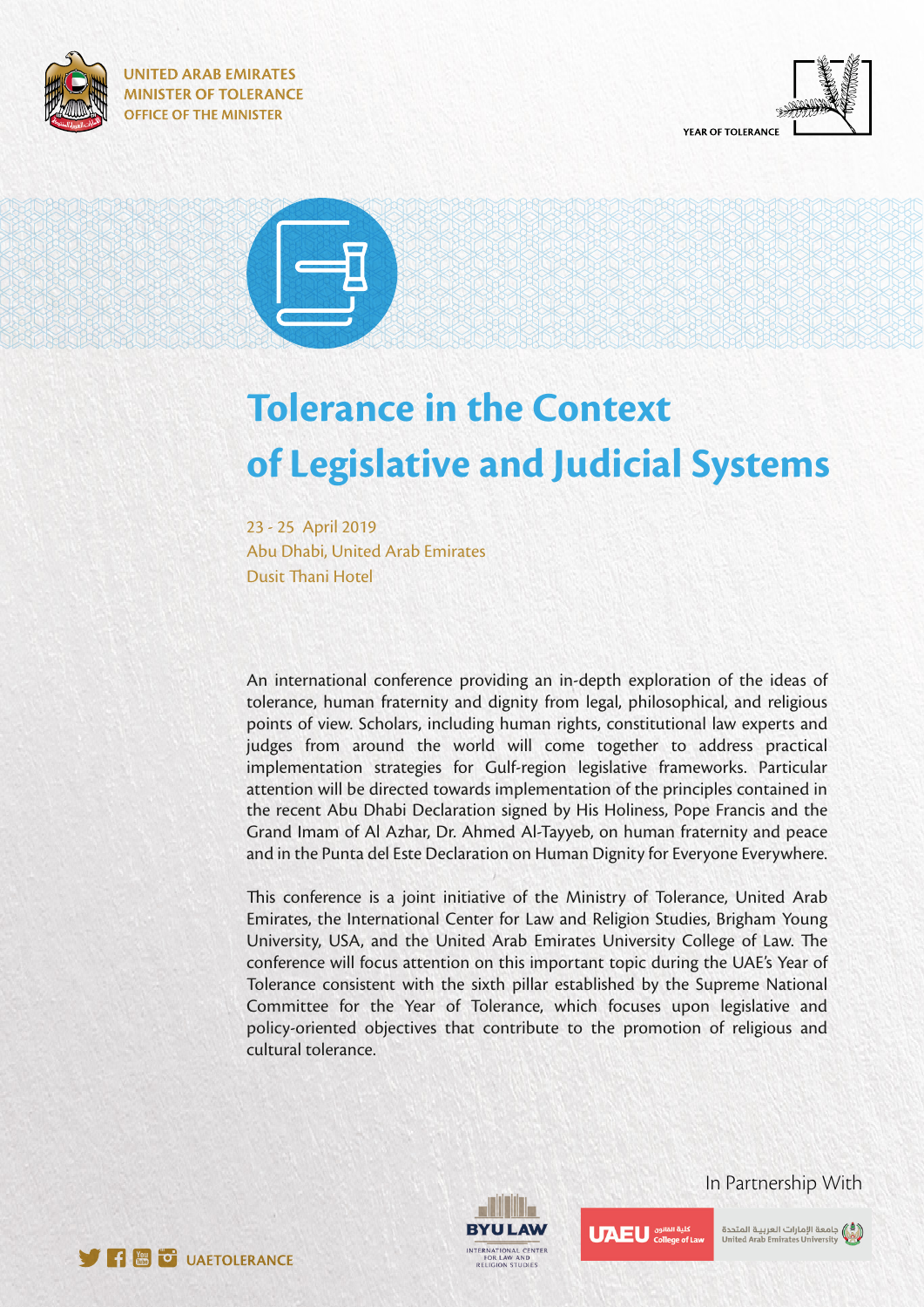|                                          | Tolerance in the Context of Legislative and Judicial Systems                                                                                                                                   |
|------------------------------------------|------------------------------------------------------------------------------------------------------------------------------------------------------------------------------------------------|
| Day 1<br><b>Tuesday</b>                  |                                                                                                                                                                                                |
| 23 April                                 |                                                                                                                                                                                                |
| Opening                                  |                                                                                                                                                                                                |
| <b>Social Gathering</b><br>18:30 - 20:30 | <b>Musical Performance</b>                                                                                                                                                                     |
| Day 2                                    |                                                                                                                                                                                                |
| Wednesday                                |                                                                                                                                                                                                |
| 24 April                                 |                                                                                                                                                                                                |
| $9:00 - 10:30$                           | Welcome and introduction to general conference themes: Religious freedom, dignity<br>and related topics                                                                                        |
|                                          | "Dignity and Tolerance: An Introduction to Themes of the Conference".<br>Prof. W. Cole Durham Jr.<br>Founding Director, International Center for Law and Religion Studies, BYU Law School, USA |
|                                          | "Human Dignity and Fraternity: Roots and Fruits of Human Rights Universality".<br>Jan Figel                                                                                                    |
|                                          | Special Envoy for Promotion of Freedom of Religion Outside the EU, and former Commissioner<br>of Education, European Commission, EU                                                            |
|                                          | "Tolerance, Respect, Dignity: Searching for Common Grounds of Universal<br>Human Rights".                                                                                                      |
|                                          | <b>Tore Lindholm</b><br>Norwegian Centre for Human Rights                                                                                                                                      |
| $10:30 - 11:00$                          | Official Opening and Speech                                                                                                                                                                    |
|                                          | HE Sheikh Nahayan Mabarak Al Nahayan<br>Minister of Tolerance, United Arab Emirates                                                                                                            |
| $11:00 - 11:30$                          | Break, Conference Photo                                                                                                                                                                        |
| $11:30 - 13:00$                          | Plenary Session: UAE National Experiences                                                                                                                                                      |
|                                          | "The Application of Federal Laws and Regulations Related to Tolerance".                                                                                                                        |
|                                          | <b>Judge Ahmed Saeed AlNaqbi</b><br>A Chief Justice in Abu Dhabi Federal Appeal Court                                                                                                          |
|                                          | "Tolerance; the Experience of Dubai Courts".                                                                                                                                                   |
|                                          | Judge Dr. Jamal Al Sumaiti<br>Director of Dubai Institute for Judicial Training                                                                                                                |
|                                          | "From the Hate Speech Law of 2015 to the Abu Dhabi Declaration".                                                                                                                               |
|                                          | Prof. Mohammed Al Daqqaq<br>Legal Advisor, Ministry of Foreign Affairs and International Cooperation                                                                                           |
| 13:00 - 14:00                            | <b>Lunch and Break</b>                                                                                                                                                                         |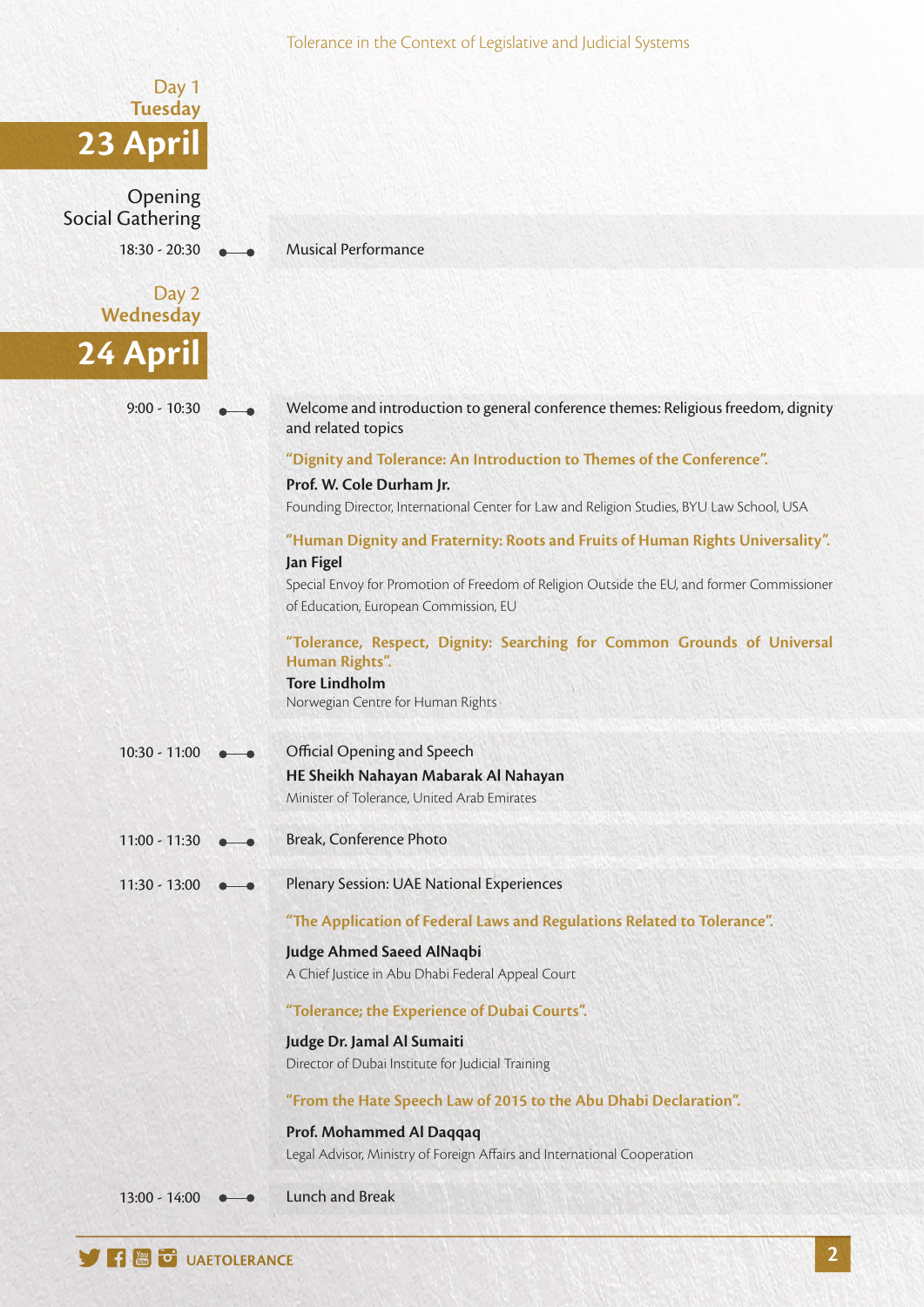Tolerance in the Context of Legislative and Judicial Systems





#### 14:00 - 15:30 Plenary Session: Human Rights and Freedom of Religion or Belief (Pt 1)

# **"Dignity and Freedom of Religion or Belief: Comparative Perspectives". Prof. Dr. Gerhard Robbers**

Professor of Public Law, Canon Law, State Philosophy and Constitutional History at the University of Trier, and former Minister of Justice of the State of Rhineland-Palatinate, Germany

# **"Religion, Innovation, and Engagement: Emerging Issues for a Tolerant Society". Prof. Marco Ventura**

Professor of Law, University of Siena, and Director, Center for Religious Studies, Fondazione Bruno Kessler

# **"Freedom of Religion, Limits on Hate Speech, and Promoting Tolerance: A Comparative Study".**

#### **Dr. Jinan Bastaki**

Assistant Professor of International Law, UAEU College of Law

- 15:30 16:00 **e** Break
- 16:00 17:00 **•••** Plenary Session: Dignity, Human Rights and Freedom of Religion or Belief (Pt 2)

# "The Concept of Human Dignity in the Context of International Human Rights Law". **Dr. Mohammed Al Mousa**

Associate Professor of International Law, UAEU College of Law

### **"Tolerance in Religious Scripts".**

#### **Prof. Dr. Amer Al Hafi**

Professor of Religious Studies, Al al-Bayt University and Academic Advisor The Royal Institute for Interfaith Studies, Jordan